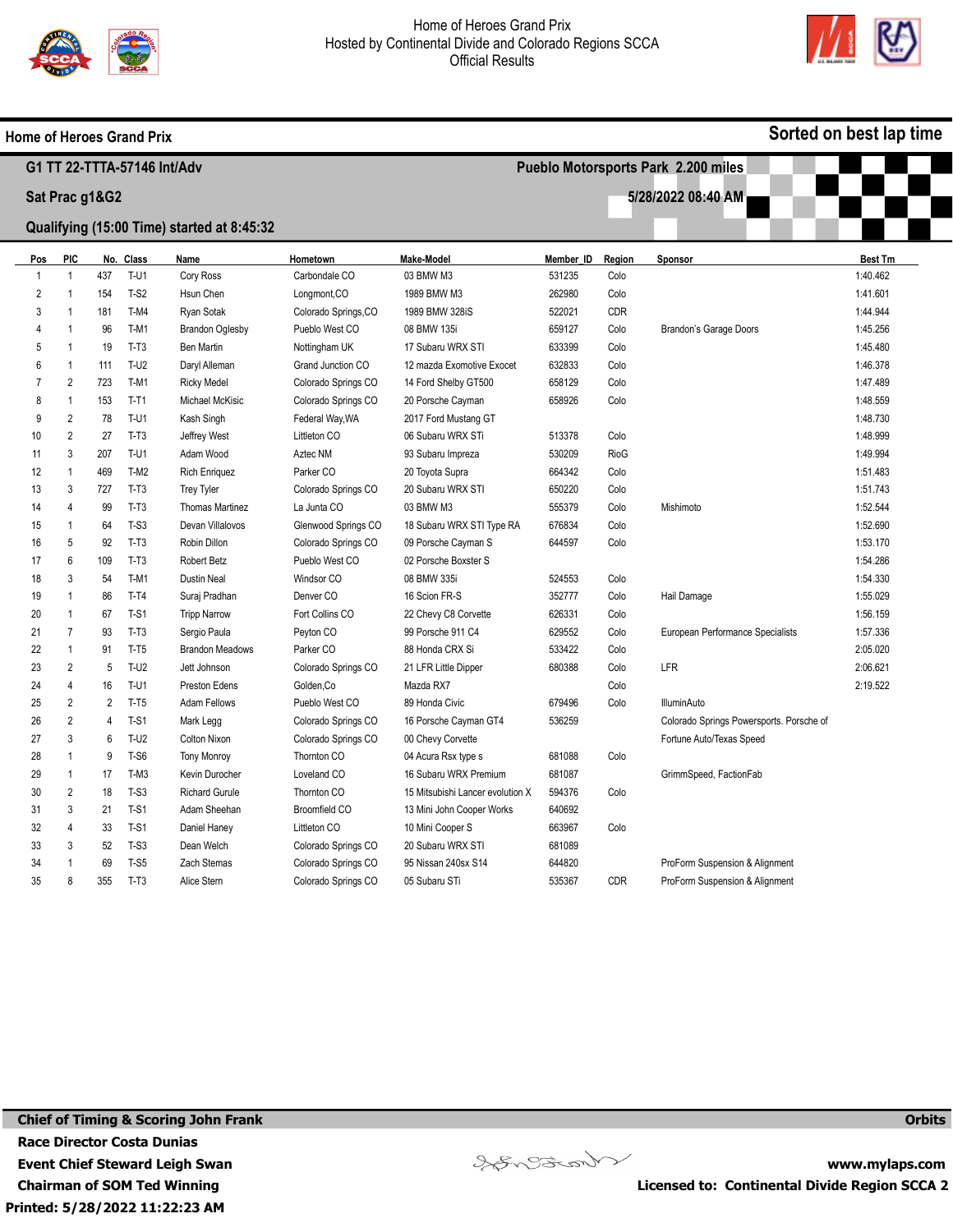

Pueblo Motorsports Park 2.200 miles

5/28/2022 04:25 PM



#### Home of Heroes Grand Prix

#### G1 TT 22-TTTA-57146 Int/Adv

Sat S3

# Qualifying (15:00 Time) started at 16:57:22

| <b>PIC</b>     |     |             | Name                   | Hometown            | <b>Make-Model</b>         | Member ID | Region | Sponsor                | <b>Best Tm</b> |
|----------------|-----|-------------|------------------------|---------------------|---------------------------|-----------|--------|------------------------|----------------|
|                | 437 | T-U1        | Cory Ross              | Carbondale CO       | 03 BMW M3                 | 531235    | Colo   |                        | 1:39.831       |
|                | 727 | $T-T3$      | <b>Trey Tyler</b>      | Colorado Springs CO | 20 Subaru WRX STI         | 650220    | Colo   |                        | 1:40.053       |
|                | 111 | $T-U2$      | Daryl Alleman          | Grand Junction CO   | 12 mazda Exomotive Exocet | 632833    | Colo   |                        | 1:41.479       |
|                | 154 | $T-S2$      | Hsun Chen              | Longmont CO         | 16 BMW M3                 |           |        |                        | 1:42.283       |
|                | 96  | $T-M1$      | <b>Brandon Oglesby</b> | Pueblo West CO      | 08 BMW 135i               | 659127    | Colo   | Brandon's Garage Doors | 1:44.849       |
| $\overline{2}$ | 54  | $T-M1$      | <b>Dustin Neal</b>     | Windsor CO          | 08 BMW 335i               | 524553    | Colo   |                        | 1:45.017       |
| $\overline{2}$ | 27  | $T-T3$      | Jeffrey West           | Littleton CO        | 06 Subaru WRX STi         | 513378    | Colo   |                        | 1:45.381       |
|                | 153 | $T-T1$      | Michael McKisic        | Colorado Springs CO | 20 Porsche Cayman         | 658926    | Colo   |                        | 1:45.646       |
| 2              | 207 | $T-U1$      | Adam Wood              | Aztec NM            | 93 Subaru Impreza         | 530209    | RioG   |                        | 1:46.063       |
|                | 469 | $T-M2$      | <b>Rich Enriquez</b>   | Parker CO           | 20 Toyota Supra           | 664342    | Colo   |                        | 1:46.521       |
| 3              | 78  | <b>T-U1</b> | Kash Singh             | Federal Way WA      | 17 Ford Mustang GT        |           |        |                        | 1:47.464       |
| 3              | 92  | $T-T3$      | Robin Dillon           | Colorado Springs CO | 09 Porsche Cayman S       | 644597    | Colo   |                        | 1:50.934       |
|                |     |             | No. Class              |                     |                           |           |        |                        |                |

Announcements

New Track Record (1:40.053) for T-T3 by Trey Tyler. New Track Record (1:42.283) for T-S2 by Hsun Chen.

Printed: 5/28/2022 5:14:36 PM Chief of Timing & Scoring John Frank Race Director Costa Dunias Event Chief Steward Leigh Swan Chairman of SOM Ted Winning



Sorted on best lap time

**Orbits** 

www.mylaps.com Licensed to: Continental Divide Region SCCA 1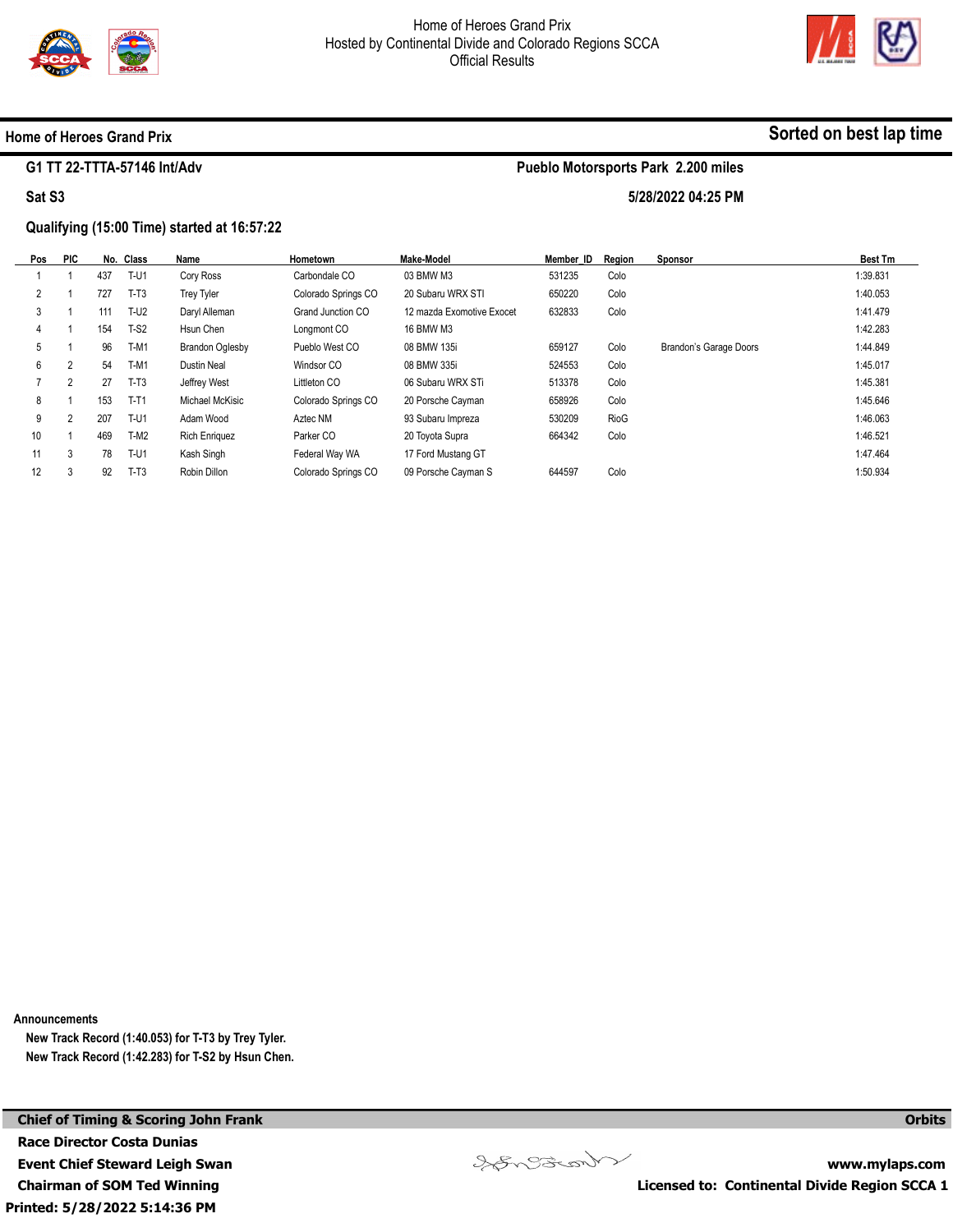



#### Home of Heroes Grand Prix

#### G2 TT 22-TTTA-57146 Nov

Sat S3

# Qualifying (15:00 Time) started at 17:17:18

| Pos            | <b>PIC</b>     |     | No. Class   | Name                   | Hometown            | Make-Model                | Member ID | Region | <b>Sponsor</b> | <b>Best Tm</b> |
|----------------|----------------|-----|-------------|------------------------|---------------------|---------------------------|-----------|--------|----------------|----------------|
|                |                |     | <b>T-U2</b> | Ryan Dussex            |                     |                           |           |        |                | 1:44.251       |
| $\overline{2}$ |                | 723 | T-M1        | <b>Ricky Medel</b>     | Colorado Springs CO | 14 Ford Shelby GT500      | 658129    | Colo   |                | 1:46.805       |
| 3              |                | 67  | $T-S1$      | <b>Tripp Narrow</b>    | Fort Collins CO     | 22 Chevy C8 Corvette      | 626331    | Colo   |                | 1:51.020       |
| 4              |                | 86  | $T-T4$      | Suraj Pradhan          | Denver CO           | 16 Scion FR-S             | 352777    | Colo   | Hail Damage    | 1:52.934       |
| 5              |                | 64  | $T-S3$      | Devan Villalovos       | Glenwood Springs CO | 18 Subaru WRX STI Type RA | 676834    | Colo   |                | 1:53.004       |
| 6              |                | 99  | $T-T3$      | Thomas Martinez        | La Junta CO         | 03 BMW M3                 | 555379    | Colo   | Mishimoto      | 1:53.554       |
|                | $\overline{2}$ | 109 | $T-T3$      | Robert Betz            | Pueblo West CO      | 02 Porsche Boxster S      |           |        |                | 1:55.549       |
| 8              | 3              | 93  | $T-T3$      | Sergio paula           |                     | 99 Porsche 911 c4         |           |        |                | 1:56.123       |
| 9              | $\overline{2}$ | 5   | $T-U2$      | Jett Johnson           |                     | 21 Ifr little dipper      |           |        |                | 2:02.476       |
| 10             |                | 91  | $T-T5$      | <b>Brandon Meadows</b> | Parker CO           | 88 Honda CRX Si           | 533422    | Colo   |                | 2:04.206       |
| 11             | c              | 16  | $T-S1$      | Preston Edens          | Golden CO           | Mazda RX-7                |           |        |                | 2:14.330       |

Announcements

New Track Record (1:51.020) for T-S1 by Tripp Narrow. New Track Record (1:53.004) for T-S3 by Devan Villalovos.

Printed: 5/28/2022 5:33:36 PM Chief of Timing & Scoring John Frank Race Director Costa Dunias Event Chief Steward Leigh Swan Chairman of SOM Ted Winning

www.mylaps.com Licensed to: Continental Divide Region SCCA 1

**Orbits** 



Sorted on best lap time

# Pueblo Motorsports Park 2.200 miles

5/28/2022 04:45 PM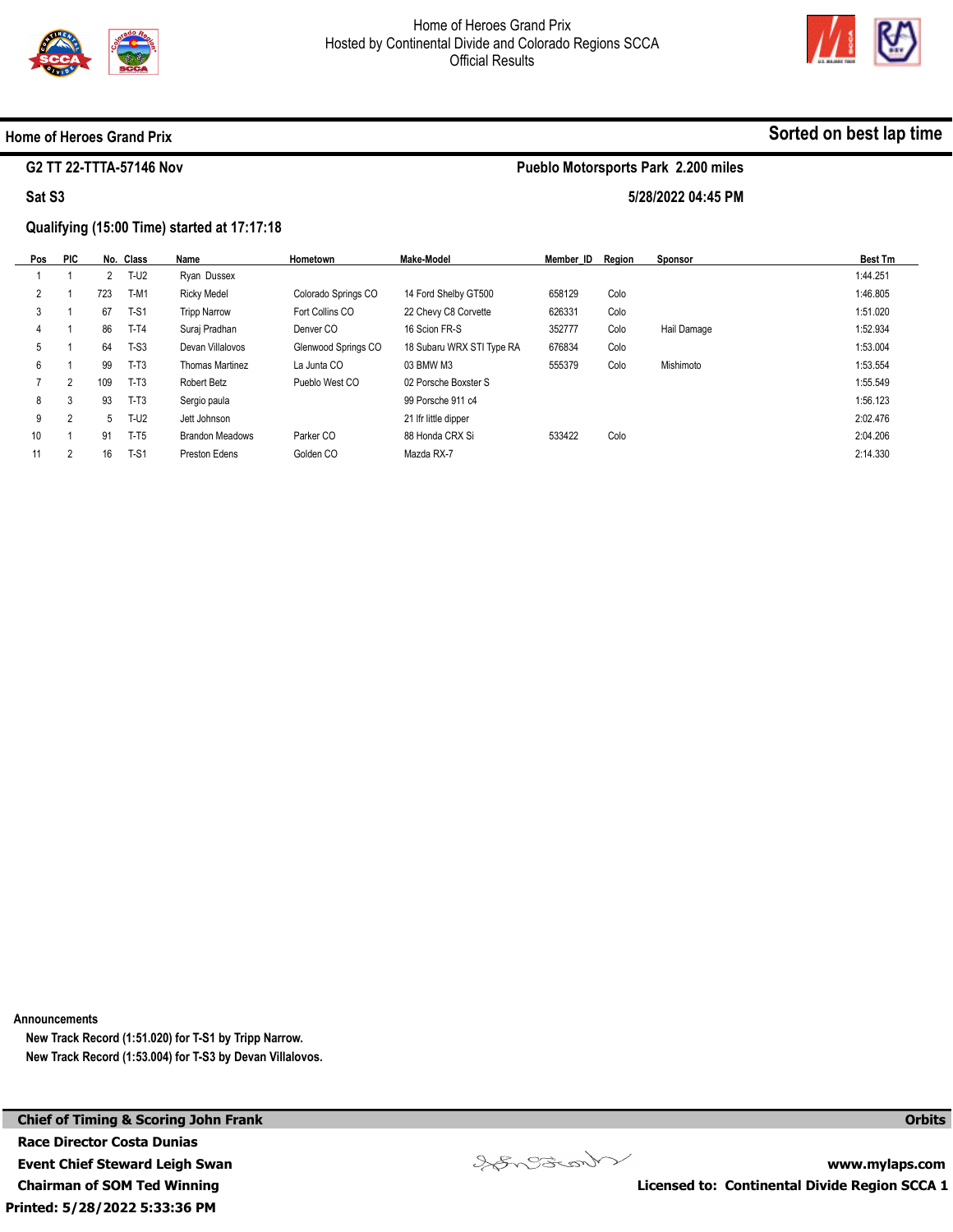



#### Home of Heroes Grand Prix

#### G1 TT 22-TTTA-57146 Int/Adv

Sat S2

#### Qualifying (15:00 Time) started at 9:42:04

| Pos            | <b>PIC</b> |        | No. Class | Name                   | <b>Hometown</b>     | <b>Make-Model</b>         | Member ID | Region | Sponsor                | <b>Best Tm</b> |
|----------------|------------|--------|-----------|------------------------|---------------------|---------------------------|-----------|--------|------------------------|----------------|
|                |            | 437    | T-U1      | Cory Ross              | Carbondale CO       | 03 BMW M3                 | 531235    | Colo   |                        | 1:39.684       |
| $\overline{2}$ |            | 111    | $T-U2$    | Daryl Alleman          | Grand Junction CO   | 12 mazda Exomotive Exocet | 632833    | Colo   |                        | 1:41.984       |
| 3              |            | 727    | $T-T3$    | <b>Trey Tyler</b>      | Colorado Springs CO | 20 Subaru WRX STI         | 650220    | Colo   |                        | 1:42.453       |
| 4              |            | 154    |           |                        |                     |                           |           |        |                        | 1:42.853       |
| 5              | 2          | $-22-$ |           | - 16097459 -           |                     |                           |           |        |                        | 1:43.105       |
| 6              |            | 96     | T-M1      | <b>Brandon Oglesby</b> | Pueblo West CO      | 08 BMW 135i               | 659127    | Colo   | Brandon's Garage Doors | 1:44.038       |
|                | 2          | 54     | $T-M1$    | Dustin Neal            | Windsor CO          | 08 BMW 335i               | 524553    | Colo   |                        | 1:44.202       |
| 8              | 2          | 19     | $T-T3$    | Ben Martin             | Nottingham UK       | 17 Subaru WRX STI         | 633399    | Colo   |                        | 1:44.261       |
| 9              |            | 153    | $T-T1$    | Michael McKisic        | Colorado Springs CO | 20 Porsche Cayman         | 658926    | Colo   |                        | 1:44.324       |
| 10             | 2          | 207    | $T-U1$    | Adam Wood              | Aztec NM            | 93 Subaru Impreza         | 530209    | RioG   |                        | 1:45.688       |
| 11             | 3          | 27     | $T-T3$    | Jeffrey West           | Littleton CO        | 06 Subaru WRX STi         | 513378    | Colo   |                        | 1:46.261       |
| 12             |            | 469    | $T-M2$    | <b>Rich Enriquez</b>   | Parker CO           | 20 Toyota Supra           | 664342    | Colo   |                        | 1:47.213       |
| 13             | 3          | 78     |           |                        |                     |                           |           |        |                        | 1:47.655       |
| 14             | 4          | 92     | $T-T3$    | Robin Dillon           | Colorado Springs CO | 09 Porsche Cayman S       | 644597    | Colo   |                        | 1:51.924       |

Announcements

New Track Record (1:42.453) for T-T3 by Trey Tyler.

Printed: 5/28/2022 12:33:33 PM Chief of Timing & Scoring John Frank Race Director Costa Dunias Event Chief Steward Leigh Swan Chairman of SOM Ted Winning



Sorted on best lap time

5/28/2022 09:40 AM

Pueblo Motorsports Park 2.200 miles

**Orbits** 

www.mylaps.com Licensed to: Continental Divide Region SCCA 1